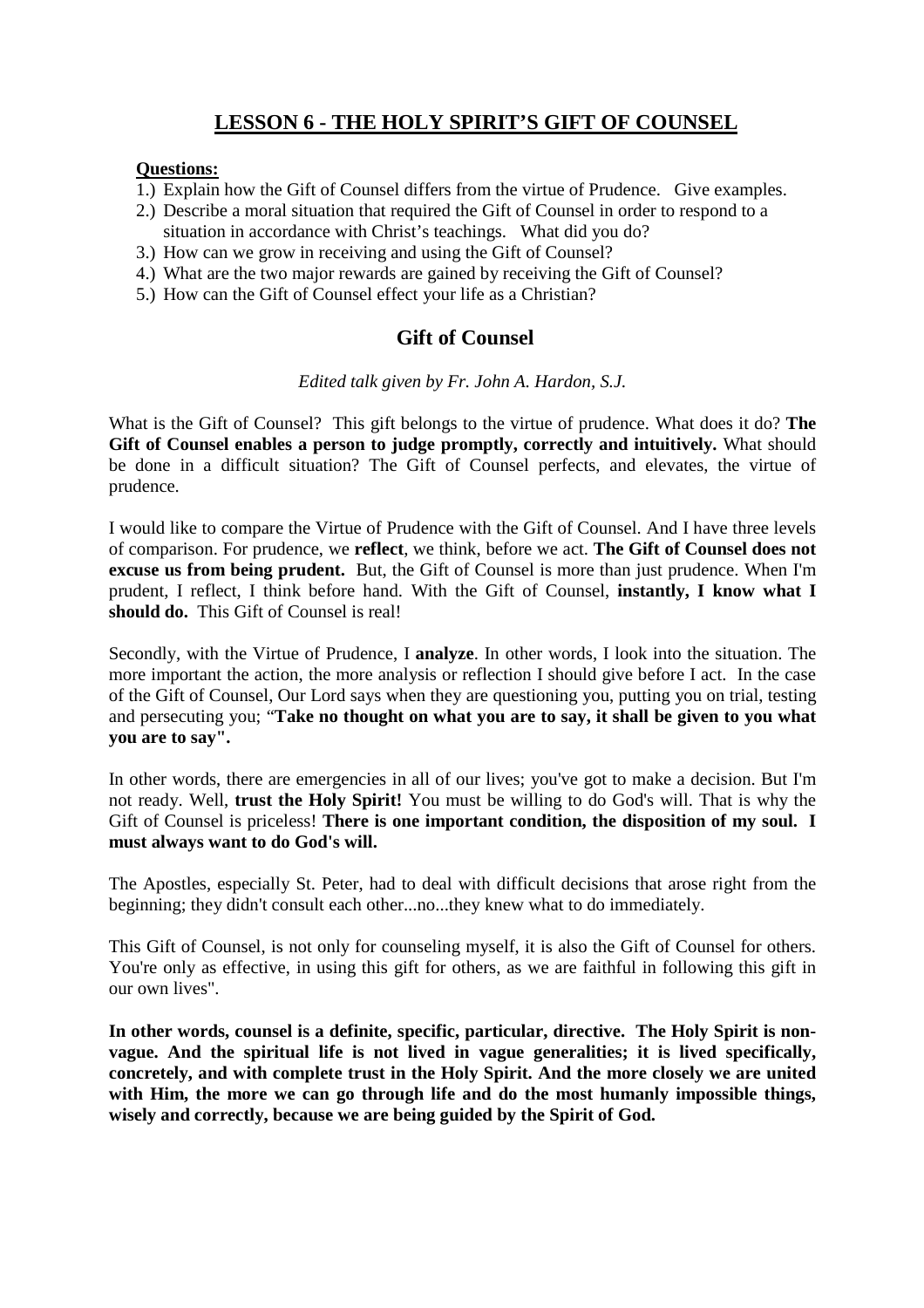The Gift of Counsel is especially necessary for giving others direction and giving ourselves discrimination. Who needs the Gift of Counsel? Everybody! Especially, Bishops, Priests, and Superiors. Without this Gift, there is no assurance of doing what God wants. Without the Gift of Counsel, there would be nothing but confusion.

What is lacking is our obtaining God's grace and then using the grace that Christ won for us by his death on Calvary. Two free wills redeem the world. First, the free will of Christ, who became man to have a free will, and then the submission of our free will to His will.

The Gift of Counsel is necessary in the more important decisions of life. There is need for discrimination. We must depend more than ever before, on the Gift of the Holy Spirit to counsel us. To tell us what we should do in a given situation. This includes the assurance that what we are doing is pleasing to God. Nothing is more important than to depend on the Holy Spirit. **Consult Him; ask Him, "What should I do." And then trust Him!**

The deepest decisions of our lives are not external decisions. "What kind of work do I do? Or how should I do it?" The deepest decisions are deep down inside of our souls. And these are decisions which no human being can tell you what to do. There must be an intimacy with God; a closeness of the Holy Spirit. And living as much as we can in His presence, so that the decisions we make, interiorly, is not advice, **the Holy Spirit does not give just advice. The Holy Spirit gives directives.** And that is what we call the Gift of Counsel. **In the last analysis, our first, principle and primary Spiritual Director, is the Holy Spirit.** 

How can we grow in this Gift of Counsel; first....develop deep personal humility. The more humble a person is, the more active and effective will be the Gift of Counsel. Never, never, cherish a self admiring thought. Never admire yourself in your own eyes. The mind is the most dangerous mirror. The most dangerous pride is how we look into ourselves. I admire myself....oh...how smart I must be!

Second…develop the sense of my own weakness and ignorance. You've got to grow in learning, realizing how stupid and weak we are! It takes time. How do we grow in this Gift of Counsel? **We keep asking our Lord. "Show me Lord, your ways and teach me your paths**". **Keep asking our Lord. "Lord, tell me what to do next. What to think ne**xt". **Because the most important part of our lives are our thoughts. Every thought, unless we control it, becomes a desire. Every desire, unless we control it, becomes an action. Every action, unless we control it, becomes a habit.** 

Jesus preached nothing but the truth. And He practiced nothing but charity. This is the mark of being an authentic follower of Christ. Proclaiming what Christ taught and paying the consequences. Not being accepted by the world. **Lord Jesus, give us, be beg you, the grace to know the truth, to live the truth, and to proclaim the truth.** But you know us. You know how weak we are! What compromisers we are! What conformists we are! How terrified we are, not to be accepted by others! Give us, we beg you, the grace to follow your example and live the truth, proclaim the truth, and if it is Your will, to die for the truth, Amen.

We must use our free will in obtaining the graces that Christ won. How? In three ways; by prayer, by the sacraments and by doing good works. These are the three basic ways in which we obtain grace from God. We must put those graces to use. In other words, we must cooperate with the graces. And that's what St. Paul means when he says that we are to make up what is lacking. What's lacking? **Our cooperation!**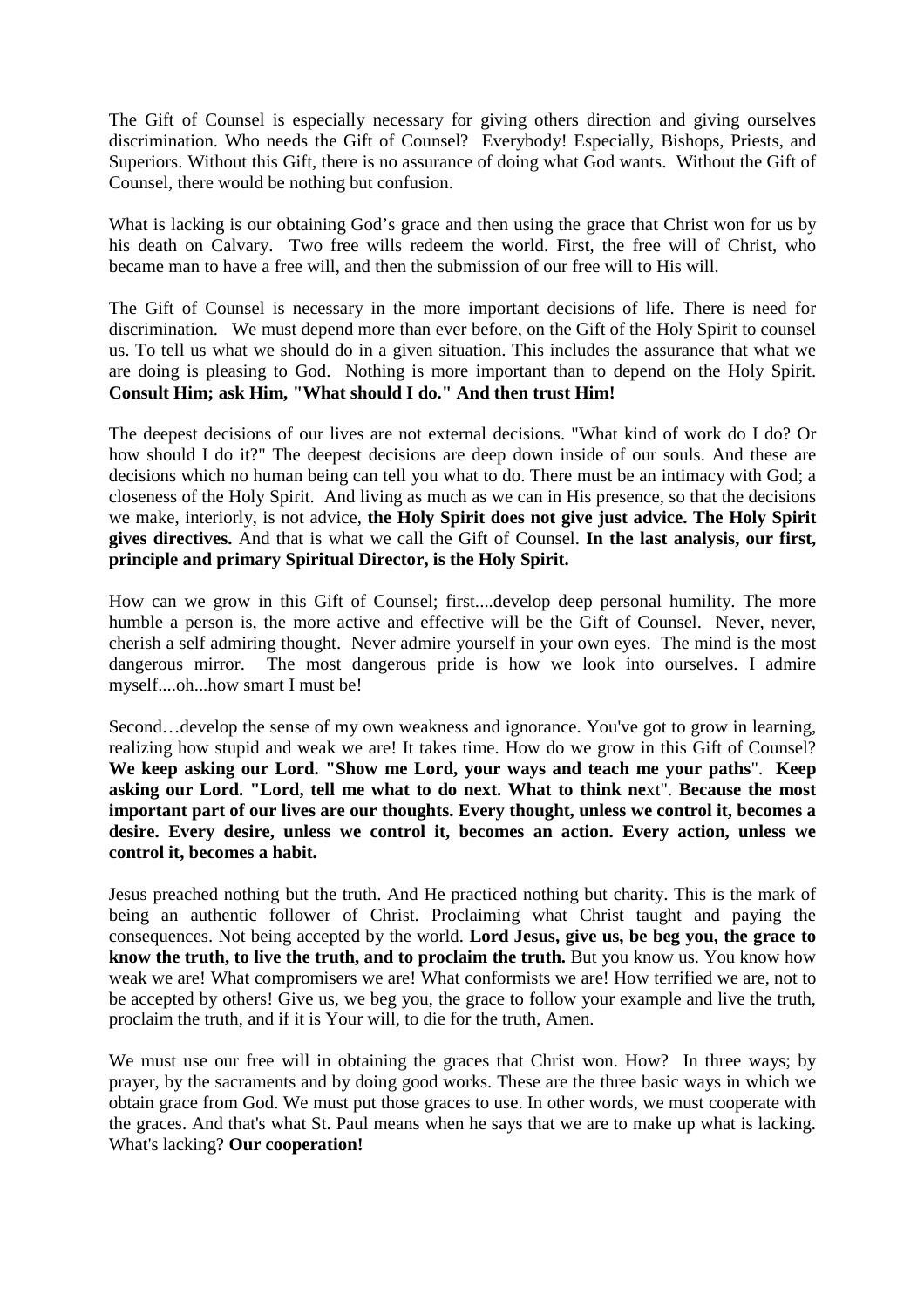## **THE GIFT OF COUNSEL**

The Gift of Counsel is "to render the individual docile and receptive to the counsel \of God regarding one's actions in view of sanctification and salvation." Primarily, this gift enables a person to judge individual acts as good and ought to be done, or as evil and ought to be avoided. The counsel is made in view of one's own personal sanctification and one's ultimate supernatural end. Therefore, this gift prompts the person to ask himself, **"Will this act lead to holiness? Will this act lead to Heaven?"** 

Clearly, this gift is linked with the virtue of prudence; however, **while the virtue of prudence operates in accord with reason as enlightened by faith, the Gift of Counsel operates under the guidance of the Holy Spirit.** Consequently, the counsel given may be that for which reason alone would not be able to give an explanation. For example, using the example of St. Maximilian Kolbe, such an act of self-sacrifice for another is the right thing to do but does not necessarily follow the normal, reasonable course of self-preservation.

Also, counsel can deal with the immediacy of the situation. For example, through the Gift of Counsel, the Holy Spirit helps a person in a dilemma reconcile the necessity of guarding a secret with the obligation of speaking the truth. Counsel aids the virtue of prudence, and brings it to perfection. **This gift also has great effects: preserving a good conscience, providing solutions to difficult and unexpected situations, and helping to give counsel to others, especially in matters of personal sanctification and salvation.** 

# *THE GIFT OF COUNSEL*

It is given to the Christian to enlighten the conscience in moral choices which daily life presents.

A need that is keenly felt in our days, disturbed by many crises and by a widespread uncertainty about true values, for "reconstructing consciences". That is to say, one is aware of the necessity of neutralizing certain destructive factors which easily find their way into the human spirit when it is agitated by passions, and of introducing healthy positive elements into it.

In this commitment to moral restoration the Church must be, and is, in the forefront; hence the prayer that arise: from the hearts of her members - of all of us to obtain especially the help of light from on high. The Spirit of God responds to this plea through the gift of Counsel, by which He enriches and perfects the virtue of prudence and guides the soul from within, enlightening it about what to do,